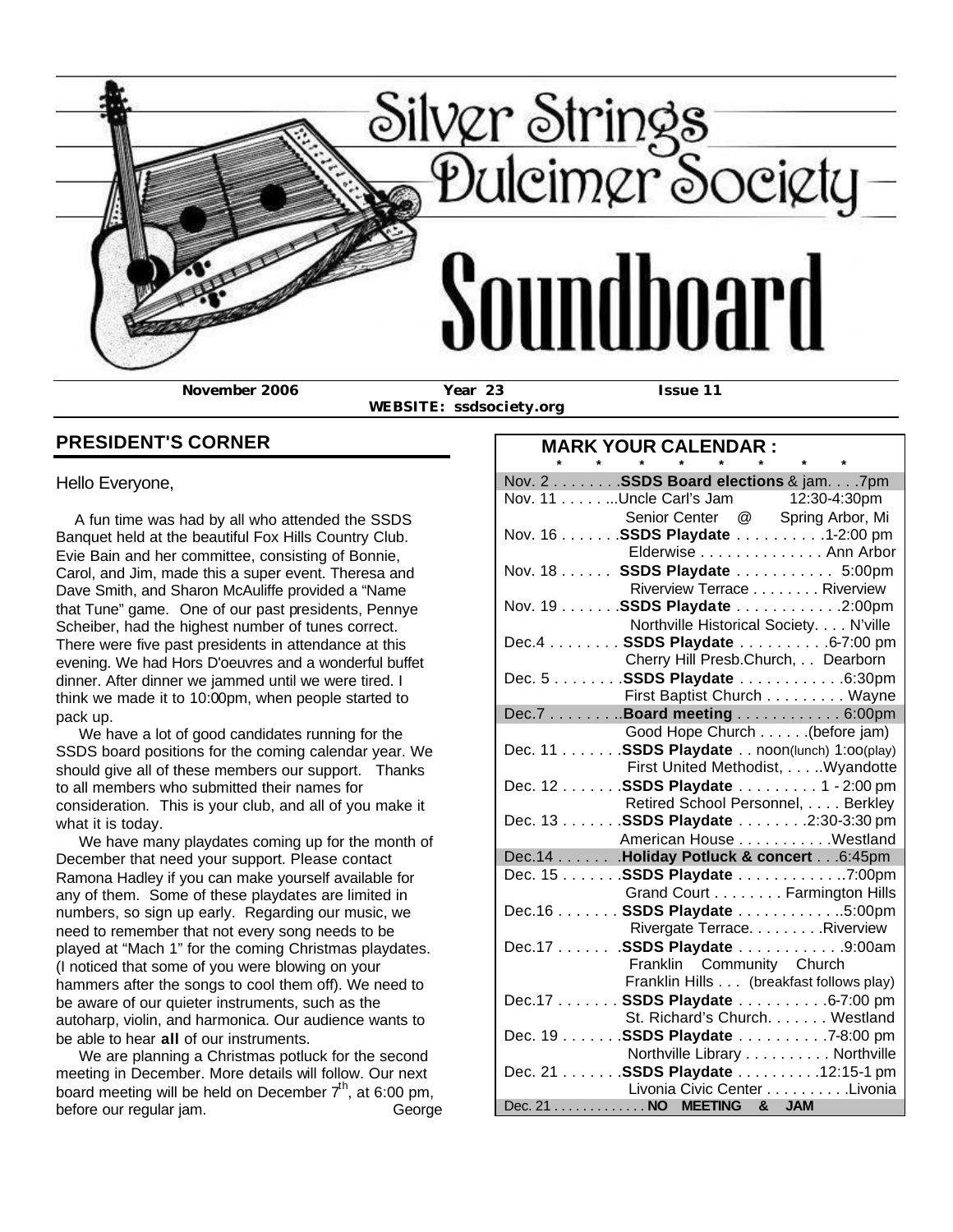*NOTICE… the December 21st meeting has been moved to the 14th, and we will have a Christmas potluck that evening.* 

#### **V.P. BUSINESS\_\_\_\_\_\_\_\_\_\_\_\_\_\_\_\_\_\_\_\_\_\_\_\_\_\_\_**

#### Hi everyone:

 We are rapidly approaching the end of another successful year and with it, a heavy schedule of playdates. So, would you PLEASE get out your calendar and, then, read this information carefully. You now have the complete list of upcoming playdates for November and December.

 If you would like to sign up for a playdate, please advise me as soon as possible. Some of the dates have limited room (based on the booking parties restrictions). As we get closer to the actual playdate, I will send out the usual reminder notice to you.

 On a celebratory note, be sure to circle Thursday, December 14, 6:45 pm for the SSDS Holiday Pot Luck. The club will furnish baked ham; members will provide the rest of the goodies. Members of the committee are: Dorothy Ewald, Carol and Marlin Harmon, Theresa Smith, and me. There will be a sign up sheet at the next two meetings. We need to have a head count, so that George knows how much ham to purchase, and so that the committee knows how many places to set. We had a wonderful pot luck last year and we look forward to a repeat performance this year! Following our dinner, the Good Hope congregation will join us for refreshments (only cookies and beverages) and a short holiday concert. **Ramona** 

#### **NEW PLAYDATES :**

 **Sat - Nov 18, Rivergate Terrace, Riverview, 5 pm**

**Sun Nov 19, Northville Historical Society, N'ville, 2 pm**

 **Tue - Dec 5, First Baptist, Wayne, 6:30 pm**

- **Mon Dec 11, First United Methodist, Wyandotte, Noon (lunch); 1 pm**
- **Fri Dec 15, Grand Court, Farmington Hills, 7 pm**

 **Sat - Dec 16, Rivergate Terrace, Riverview, 5 pm**

 **Sun - Dec 17, Franklin Community Church, Franklin Hills, 9 am (breakfast follows playdate)**

#### **V.P. PROGRAMS\_\_\_\_\_\_\_\_\_\_\_\_\_\_\_\_\_\_\_\_\_\_\_\_\_**

Well folks, we are getting close to the end of the year again and we have lots of playdates and lots more fun. We have elections on November  $2^{nd}$ , 1 more variety night, November  $30<sup>th</sup>$  (the "Bob & Dave Show") and our Christmas pot luck December 14th. We hope you are planning to attend. See you there!!!....................Marlin

#### **YOU CAN BANK ON THIS \_\_\_\_\_\_ (TREASURER)**

 The year is rapidly coming to a close. We are already in the process of planning Christmas activities mixed with playdates, jam sessions, and practice for the seasonal songs. It does not seem like two years since taking the position of treasurer. There are still a few things to wrap up this year.

 The application for a corporate status change from an LLC to a 501c7 "Membership Club", has been submitted to the IRS. If approved, this will change our tax status to "exempt", as long as income is under \$20,000 per year (not a problem). We should have a determination before our next tax deadline.

Elections will be held on November  $2^{nd}$ . Your 2007 membership dues must be paid to be eligible to vote. You can still pay them at the meeting before the election. The ballots will be distributed at the beginning of the meeting, and voting will be done following that. So come early if you need to pay your dues. I will produce a new current member roster for you to pick up at the Christmas potluck meeting.

Happy Thanksgiving !. Bob Hlavacek

Silver Strings offers our deepest sympathy to the McKinney family in the death of Loretta's father.

#### **YOUR SECRETARY'S NOTES \_\_\_\_\_\_\_\_\_\_\_\_\_\_**

I really had a good time at the banquet. I just want to thank Evie and Jim Baine for doing such a fine job in preparing this for us. I am sure I speak for the other board members too. Thanks again Evie and Jim and their whole committee, who helped out. Also I want to thank everyone who has been bringing snacks to our meetings. What would we do without them ? Keep bringing the snacks! If you haven't brought any for a while, how about doing it soon ?………………….Carol

#### **CORRECTION……..**

 In the last Soundboard, John & Sharon McAuliffe's anniversary was erroneously reported as October 9<sup>th</sup> and Marlin Harmon's birthday as October 16<sup>th</sup>. The correct dates are **November** 9<sup>th</sup> and 16<sup>th</sup>. I apologize for this, and wish them happiness on their occasions. Sandi, (editor)

## LET'S CELEBRATE !!!!!

| Nov. 9. Happy Anniversary       |                         |                      |  |
|---------------------------------|-------------------------|----------------------|--|
|                                 | John & Sharon McAuliffe |                      |  |
| Nov. $9. \ldots$ Happy Birthday |                         | <b>John Mercier</b>  |  |
| Nov. 16 Happy Birthday          |                         | <b>Marlin Harmon</b> |  |
| Nov. 30. Happy Birthday         |                         | <b>Greg Kaiser</b>   |  |
| Nov. 30. Happy Birthday         |                         | <b>Marie Naster</b>  |  |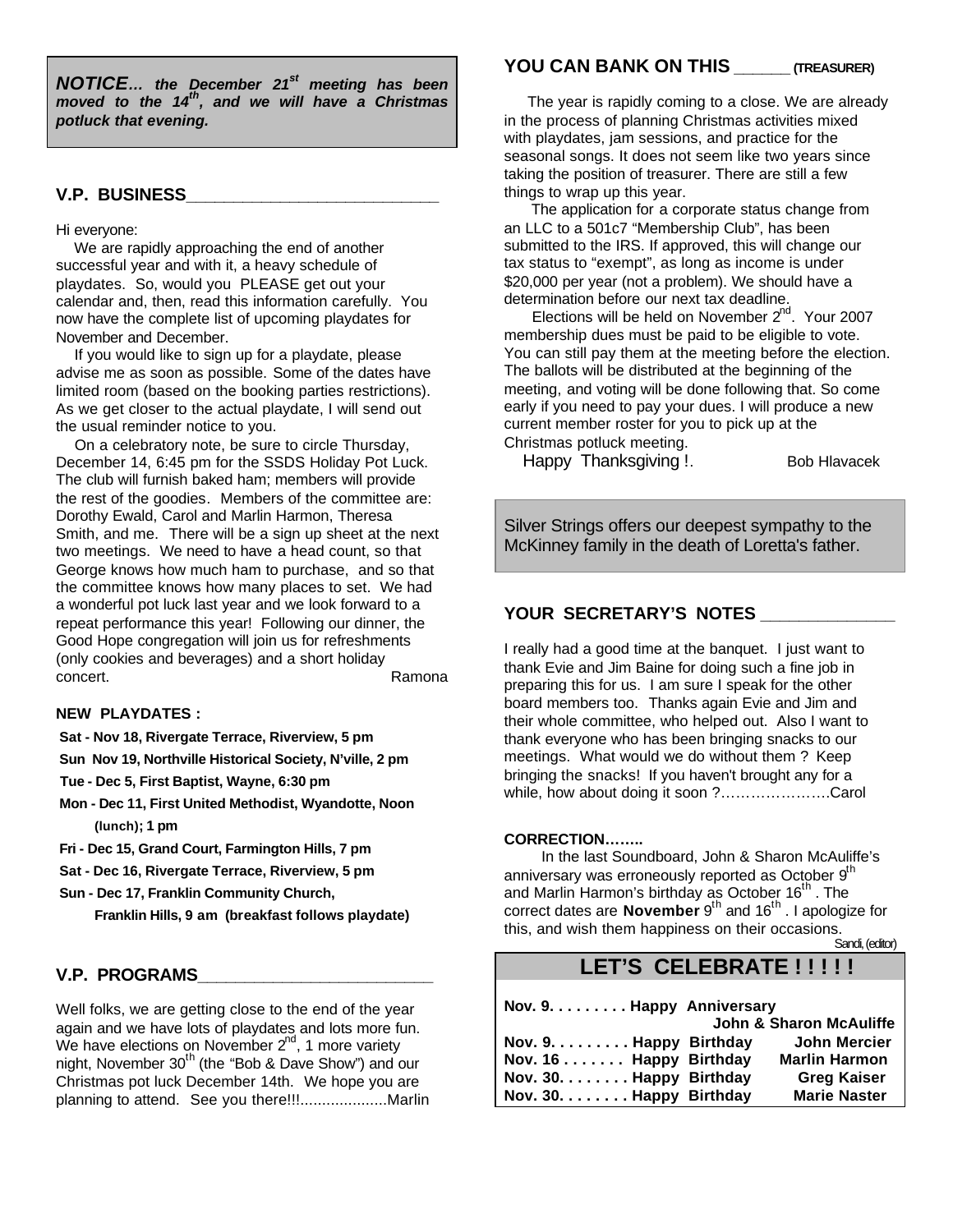### **FROM THE MUSIC MAN**

 With so many Christmas play dates and the extra practice session, I wasn't going to do a new song, but I heard some people playing "Oh Susanna" the other night and thought this would be great for the club to be able to play at the Senior Centers. So guess what! Let's do it. It also, sounds great if you medley it with "Buffalo Gals". I'll do it for December.

 Don't forget to practice the Christmas songs. We have a zillion play dates in December.

Practice, Practice, Practice. Roger

**SSDS Nov. Play List**

| ۰.<br>×<br>v | ۰. |
|--------------|----|
|--------------|----|

| 1  | G         | Westphalia Waltz               | 2x     | D  |
|----|-----------|--------------------------------|--------|----|
| 2  | C         | Julida Polka                   | 3.5    | G. |
| 3  | D         | Turkey in the Straw            | Зx     | F# |
| 4  | G         | Old Joe Clark                  | 4x     | A  |
| 5  | D         | <b>Hey Polka</b>               | 4x     | A  |
| 6  | D         | <b>Chinese Breakdown</b>       | Зx     | A  |
| 7  | D         | Harvest Home                   | 2x     | A  |
| 8  | G         | <b>Silver and Gold Twostep</b> | 3x     | B  |
| 9  | G         | <b>Eddie's Reel</b>            | 3x     | D  |
| 10 | G         | Down Yonder.                   | 3x     | B  |
| 11 | D         | Over the Waterfall             | 3x     | D  |
| 12 | G         | <b>Columbus Stockade Blues</b> | 4x     | B  |
| 13 | D         | Painter's Polka                | 3x     | A  |
| 14 | G         | <b>Red Wing</b>                | 3x     | D  |
| 15 | G         | <b>Rosin the Beau</b>          | 3x     | D  |
| 16 | C         | Apples, Peaches, Pumpkin Pie   | 3x     | Е  |
| 17 | DA        | Maple Sugar                    | 3.5 F# |    |
| 18 | <b>EM</b> | Missouri                       | Зx     | Е  |
| 19 | G         | Southwind                      | 3x     | D  |
| 20 |           | <b>Endless Medley:</b>         | 2 each |    |
|    | D         | Ragtime Annie                  |        | F# |
|    | D         | Soldiers Joy                   |        | F# |
|    | D&G       | <b>Golden Slippers</b>         |        | D  |
|    |           |                                |        |    |

 **What does SSDS mean to you ? What fond memories do you have of playdates & other activities from our past 24 years ? What have you liked best ? Will you share these thoughts with the group ? Please send it to the Soundboard.**

 **Are there old traditions you would like to bring back ? Please put it in the suggestion box, or direct it to your Board of Directors**

*Holiday Play List* first first

|                | key    |                                         |            | note |
|----------------|--------|-----------------------------------------|------------|------|
| 1              | G      | <b>Jingle Bells</b>                     | $Ch+2$     | B    |
| $\overline{2}$ | G      | <b>Red Wing</b>                         | 3X         | D    |
| 3              | G      | Away in a Manger                        | Зx         | D    |
| 4              | G      | Deck the Halls $(3rd$ time<br>soft/slow | Зx         | D    |
| 5              | G      | Red Apple Rag                           | Зx         | D    |
| 6              | C      | <b>Winter Wonderland</b>                | 2x         | G    |
| 7              | C      | <b>Silver Bells</b>                     | 3x         | C    |
| 8              | G      | The Bells of St, Mary                   | 3x         | D    |
| 9              | Em     | We Three Kings                          | 3x         | B    |
| 10             | G      | I'll Remember you Love,                 | 2x         | B    |
| 11             | G      | Joy to the World                        | 3x         | G    |
| 12             | G      | Let it Snow                             | 2x         | D    |
| 13             | D      | <b>Festival Rag</b>                     | 3x         | A    |
| 14             | D      | Rudolph                                 | 3x         | A    |
| 15             | G      | Up On the House Top                     | 3X         | D    |
| 16             | G      | Westphalia Waltz                        | 2x         | D    |
| 17             | D      | Frosty the Snowman                      | $2+$ end   | A    |
| 18             | D      | <b>Simple Gifts</b>                     | Зx         | А    |
| 19             | G      | Angels we Have Heard                    | 3x         | В    |
| 20             | G      | Silver and Gold Two<br>Step             | Зx         | в    |
| 21             | D<br>G | <b>Silent Night</b>                     | 2 ea       | AD   |
| 22             | Ġ      | Wish you a Merry C-mas                  | Ch-V<br>Ch | D    |
|                |        |                                         |            |      |

Holidays are coming. . . . . . Practice ! Roger

 "*Katushka"* is a Russian composed song, and the Latvians hate it !. When the Russians invaded Latvia, they made all the Latvian children learn this song for propaganda reasons.

 *"Bile Em Cabbage Down"* is a minstrel tune from the 1850's The verses float from song to song, and can be found in "Shady Grove", "whoa Mule", and "Lynchburg Town", among others. The lyrics refer to the "hoe cakes" enjoyed by the slave, who cooked them over an open fire on their hoes. Confederate soldiers roasted them on their bayonets.

 Went up on the mountain, give my horn a blow. Thought I heard my true love say, yonder stands my beau. Bile 'em cabbage down, boys, turn the hoe cakes brown. The only song that I can sing is "Bile 'em Cabbage Down"

(Excerpt from *Front Porch Songs, Jokes & Stories*, by Wayne Erbsen)